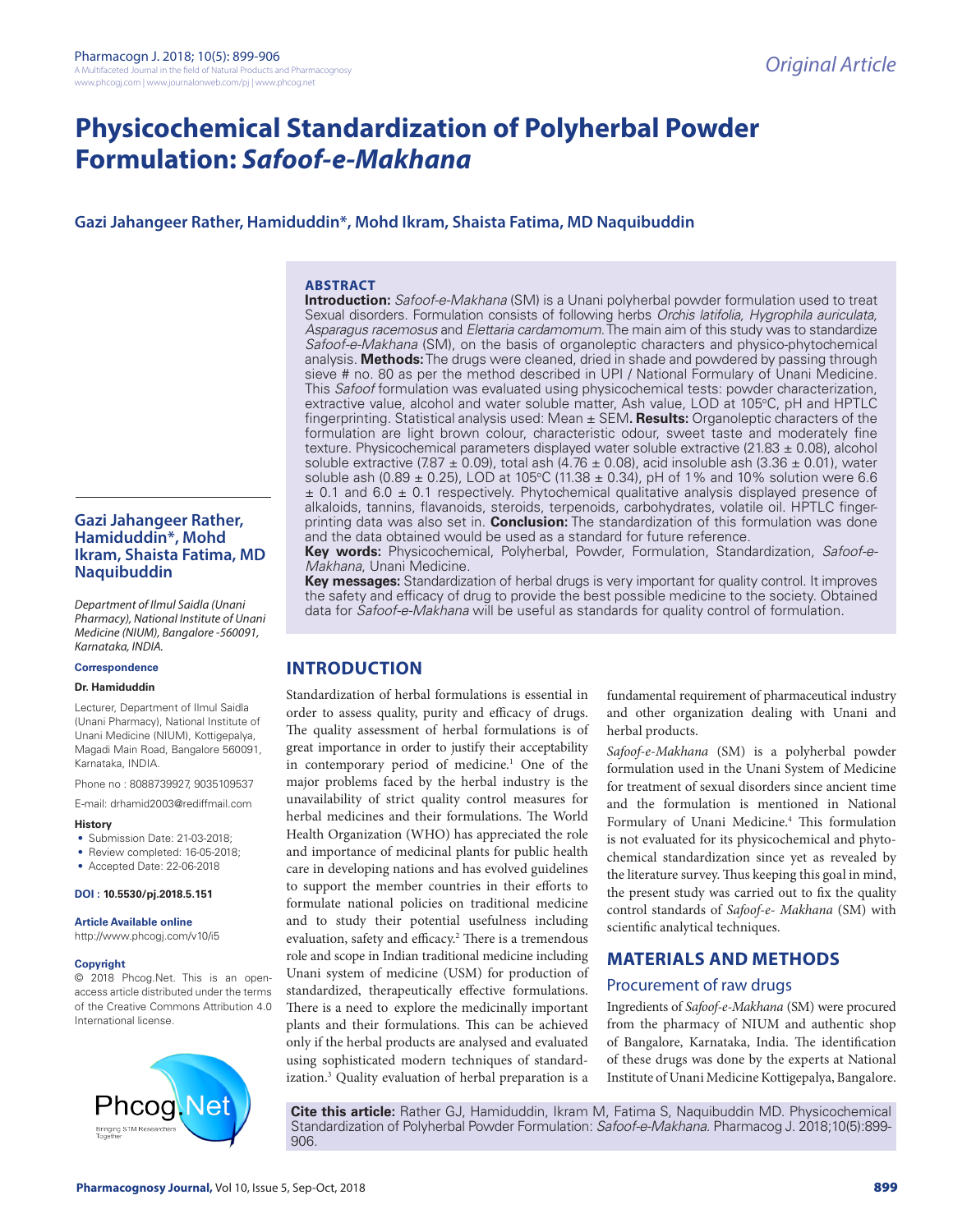The ingredients of *Safoof-e-Makhana* (SM) viz. *Orchis latifolia* Linn. (SalabMisri), *Hygrophila auriculata* (Schum.) Haine (Tukhm-e-Talmakhana)*, Asparagus racemosus* willd.(Satawar) and *Elettaria cardamomum* Maton.(Ilaichi Khurd) are present in equal proportion.

### Preparation of Formulation

All the drugs were first cleaned and dried in shade and powdered by passing through sieve # no. 80. The formulation [Figure 1] was prepared as per the method described in UPI / National Formulary of Unani Medicine.4

### Organoleptic evaluation

The Organoleptic evaluation refers to evaluation of the *Safoof -e-Makhana*  (SM) formulation by colour, odour, taste, appearance, particle size and texture<sup>5</sup>

# Powder characterization<sup>6-7</sup>

**Angle of Repose:** The angle of repose gives an indication of the flow ability of the substance. Funnel was adjusted such that the stem of the funnel lies 2 cm above the horizontal surface. The drug powder was allowed to flow from the funnel under the gravitational force till the apex of the pile just touched the stem of the funnel, so the height of the pile was taken as 2 cm. Drawing boundary along the circumference of the pile and taking the average of six diameters determined the diameter of the pile. These values of height and diameter were then substituted in the following equation:

Angle of Repose (θ) = tan -1[2h/d]

Where, h - Height of the pile and d - Diameter of the pile

The experiment was done in triplicate.

**Bulk Density and Tapped Density:** The weighed quantity (20 gm) of *Safoof-e-Makhana* (SM) is carefully put into a measuring cylinder without any losses. The initial volume was noted and the sample was then tapped until no further reduction in volume was noted. The initial volume gave the bulk density value and after tapping the volume gives the value of tapped density.

**Carr's Index:** Carr's index has been used as an indirect method of quantifying powder flow ability from bulk density; this method was developed by Carr. The percentage compressibility of a powder is a direct measure of the potential powder arch or bridge strength and stability, and is calculated according to following equation. Carr's index (% compressibility) =  $100 \times (1 - Db / Dt)$ Where Db = Bulk density, Dt = Tapped density

**Hausner's Ratio:** Hausner ratio has been also used as indirect method of quantifying powder flowability from bulk density. Hausner ratio = Dt/ Db. Where Db = Bulk density and Dt =Tapped density.

### Physico-chemical evaluation

The Physico-chemical evaluation of prepared *Safoof-e-Makhana* (SM) was done by testing loss of weight on drying at 105°C, total ash, acid insoluble ash, water soluble ash, pH of 1% and pH of 10% solution and extractive values.

### Loss on drying at 105°C

An accurately weighed 3g of *Safoof-e-Makhana* (SM) was taken in a petri dish. The crude drug was heated at 105°C in an oven till a constant weight and percentage moisture content of the sample was calculated with reference to the weighed *Safoof-e-Makhana* (SM) sample.8

Ash Values, Determination of total ash acid, insoluble ash, water soluble ash is done as per protocol for testing of ASU drug and UPI<sup>5,8</sup>

### Determination of pH

1% and 10% solution of *Safoof-e-Makhana* (SM) was prepared in distilled water (w/v) and pH was determined by using digital pH meter.<sup>9</sup>

### Extractive values<sup>8</sup>

**Water soluble extractives:** Five grams of *Safoof-e-Makhana* (SM) was macerated with 100 ml of water in closed conical flask for 24 h, shaken frequently for the first 6 h and allowed to stand for 18 h. This was filtered through filter paper. Twenty-five millilitres of the filtrate was evaporated to dryness in petri dish, dried at 105°C, and weighed. Percentage of water soluble extractive with reference to air-dried material was calculated.

**Alcohol soluble extractives:** Five grams of *Safoof-e-Makhana* (SM) was macerated with 100 ml of 70% ethanol in a closed conical flask for 24 h, shaken frequently during the first 6 h, and allowed to stand for 18 h. This was filtered rapidly taking precaution against loss of ethanol. Twenty five millilitres of the filtrate was evaporated to dryness in a petri dish, dried at 105°C, and weighed. Percentage of alcohol soluble extractive was calculated with reference to air-dried drug.

# Successive extractive value and Non-Successive extractive value<sup>10</sup>

**Successive extractive value:** The coarse powder of *Safoof-e-Makhana*  (SM) was extracted successively using soxhlet apparatus with different solvent, in increasing order of polarity, petroleum ether → benzene → chloroform  $\rightarrow$  ethanol. 10 g powdered drug was taken and subjected to successive extraction with each solvent for 6 h. After that the extracts were filtered first by using filter paper (Whatman No. 1) and dried on water bath. The extractive values were determined with reference to the weight of the drug taken (w/w). The procedure was repeated 3 times to calculate mean extractive values.

**Non successive extractive value:** The coarse powder of *Safoof-e-Makhana* (SM) was extracted separately in different solvent (water, ethyl alcohol and petroleum ether) using soxhlet apparatus. 10 g powdered drug was taken and subjected to separate extraction with each solvent. The extracts were filtered first by using filter paper (Whatman No. 1) and

#### **Table 1: Powder characterization of** *Safoof-e-Makhana.*

| S.no. | <b>Parameters</b>      | Percentage mean $(n=3) \pm SD$ |
|-------|------------------------|--------------------------------|
| 1.    | Bulk Density (gm/ml)   | $0.4442 \pm 0.0001$            |
| 2.    | Tapped Density (gm/ml) | $0.4876 \pm 0.0001$            |
| 3.    | Carr's index           | $8.8876 \pm 0.0008$            |
| 4.    | Hausner's Ratio        | $1.0974 \pm 0.0001$            |
| 5.    | Angle of Repose        | $36.49^{\theta} + 0.22$        |

#### **Table 2: Physicochemical characteristics of** *Safoof-e-Makhana***.**

| S.no.         | <b>Parameters</b>             | Percentage mean $(n=3) \pm SD$ |
|---------------|-------------------------------|--------------------------------|
| 1.            | Loss on drying $(\%)$         | $11.38 \pm 0.34$               |
| 2.            | Ash Content                   |                                |
| $\mathsf{A}$  | Total Ash $(\% w/w)$          | $4.76 \pm 0.08$                |
| B             | Water soluble Ash $(\% w/w)$  | $0.89 + 0.25$                  |
| $\mathcal{C}$ | Acid Insoluble Ash $(\% w/w)$ | $3.36 \pm 0.01$                |
| 3.            | pH                            |                                |
| A             | pH(1%)                        | $6.6 \pm 0.1$                  |
| B             | pH(10%)                       | $6.0 \pm 0.1$                  |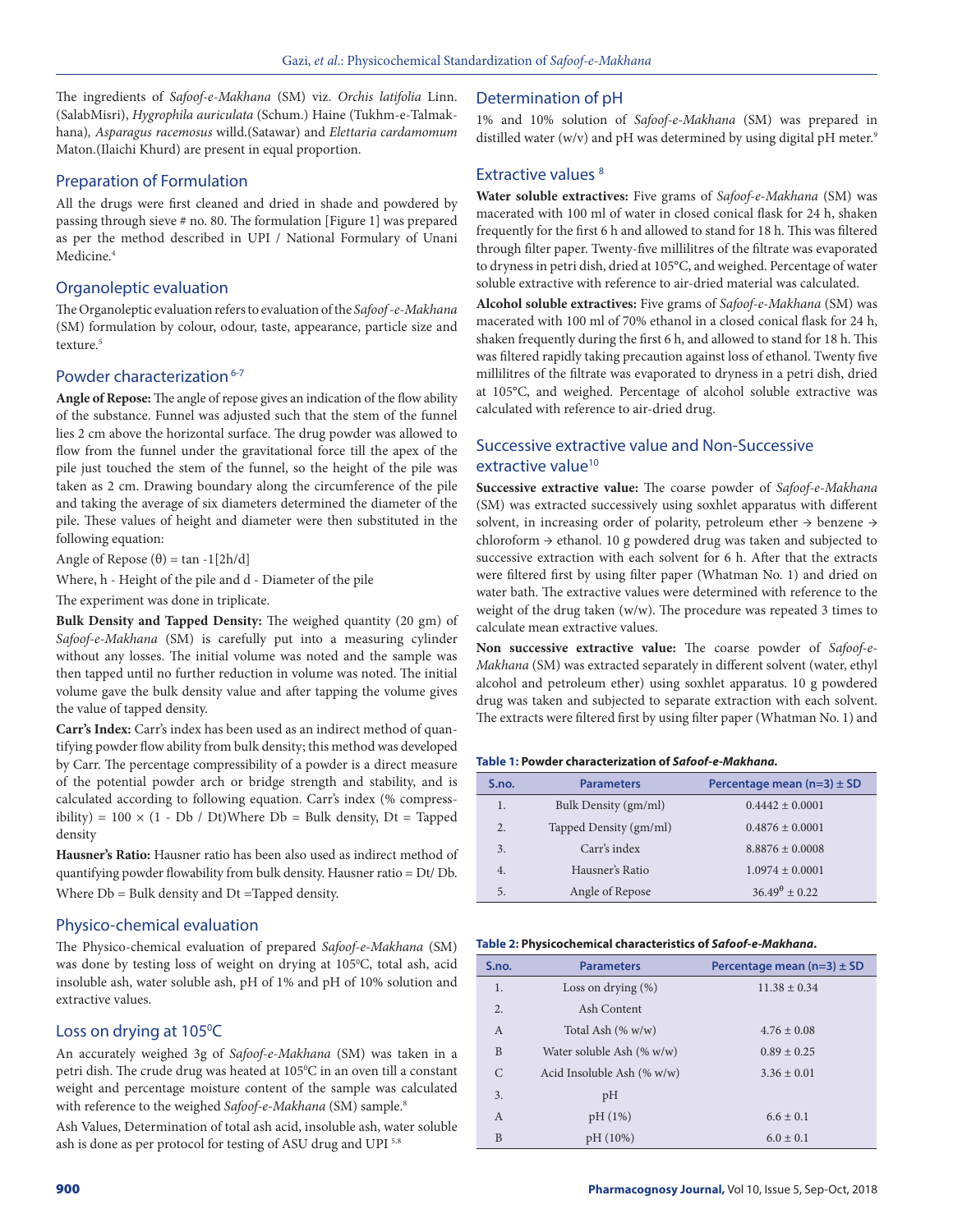#### **Table 3: Successive Extraction and Non-Successive Extraction.**

|           | Successive extractive value (%w/w) |                |               |             |                 | Non-Successive extractive value(%w/w) |               |                |                |
|-----------|------------------------------------|----------------|---------------|-------------|-----------------|---------------------------------------|---------------|----------------|----------------|
| Mean+ SEM | Petroleum ether                    | <b>Benzene</b> | Chloroform    | Ethanol     | Petroleum ether | <b>Benzene</b>                        | Chloroform    | Ethanol        | Water          |
|           | $11.47+0.17$                       | $0.57+0.09$    | $0.54 + 0.05$ | $2.27+0.09$ | $11.69 + 0.11$  | $9.02 + 0.05$                         | $9.55 + 0.04$ | $12.90 + 0.05$ | $32.08 + 0.06$ |

#### **Table 4: Phytochemical Screening (Qualitative Estimation) of**  *Safoof-e-Makhana.*

| <b>Parameters</b>            | <b>Result</b>   |
|------------------------------|-----------------|
| Alkaloids                    | $+$             |
| Glycosides                   | $+$             |
| Tannins                      | $+$             |
| Steroids                     | $+$             |
| Flavanoids                   | $+$             |
| Sugars                       | $+$             |
| Phenols                      | $+$             |
| Proteins                     | $+$             |
| Saponins                     | $+$             |
| Resins                       | $+$             |
| Terpenoids                   | $+$             |
| Anthraquinones               | $+$             |
| Essential oils & Fatty acids | $\! + \!\!\!\!$ |

evaporate on water bath. Extractive values were determined with reference to drug taken (w/w).

### Qualitative Estimation of constituents

Qualitative estimation *Safoof-e-Makhana* (SM) for organic constituent's viz. alkaloids, glycosides, tannins, flavonoids, sugars, saponins, phenols, proteins, resins and steroids was done.<sup>9</sup>

#### HPTLC fingerprinting analysis

The weighed quantity (5 g) of *Safoof-e-Makhana* (SM) was extracted in a Soxhlet apparatus for 6 h using 100 ml of solvent (ethanol) at a controlled temperature. HPTLC was performed on 20 cm  $\times$  10 cm aluminium backed plates coated with silica gel 60F254 (Merck, Mumbai, India). Standard solution of sample solution were applied to the plates as bands by use of a Camag (Muttenz, Switzerland) Linomat V sample applicator equipped with a 100 μl Hamilton (USA) syringe. Ascending development to a distance of 80 mm was performed at room temperature  $(28 \pm 2^{\circ}C)$  in two different mobile phases separately viz. n-Butanol: Acetic acid: water (5:1:4) and Toluene: Ethyl acetate: Formic acid (5:4:1) (v/v), in a Camag glass twin-trough chamber previously saturated with mobile phase vapour for 20 min. After development, the plates weredried and then scanned at 254 nm and 366 nm with a Camag TLC Scanner with WINCAT software, using the deuterium lamp.<sup>11</sup>

### **RESULTS**

The organoleptic properties of *Safoof-e-Makhana* showed the colour was light brown, odour was characteristic, taste was sweet, texture was fine and particle size was 80#. The powder characterization of *Safoofe-Makhana* is depicted in [Table 1]. The physicochemical Evaluation of *Safoof-e-Makhana* is mentioned in [Table 2] and water and alcohol soluble extractive values were found to be **21.83** ± **0.08** (%w/w) and **7.87**  ± **0.09** (%w/w) respectively**.** Successive and Non-Successive extraction, Phytochemical Screening and HPTLC of *Safoof-e-Makhana* (SM) is depicted in Table 3, 4 and 5, 6, 7, 8 respectively.

# **DISCUSSION**

Herbal formulations are considered harmless traditionally and being consumed increasingly by people without prescription. However, some can cause health problems, some are ineffective and some may interact with other drugs. Standardization of herbal formulations is essential in order to assess the quality and purity of drugs, based on the concentration of their active principles.<sup>13</sup>

Standardization is an important measure for knowing the quality, purity and for sample identification. It is essential for the correct identity of the materials.

Standards for *Safoof-e-Makhana* (SM) was generated in this work. Finished product of *Safoof-e-Makhana* (SM) was light brown in colour as per colour chart (No. PMS 141 of Panton color chart).<sup>14</sup> sweet in taste, characteristic in odor and without any clumping and aggregation.

The mean values of bulk density, tapped density, angle of repose, Hausner's ratio and compressibility index were  $0.4442 \pm 0.0001$ ,  $0.4876 \pm 0.0001$ ,  $36.49^{\theta} \pm 0.22$ , 1.0974  $\pm$  0.0001 and 8.8876  $\pm$  0.0008 respectively. Powder charecterrization methods *i.e.* Hausner's ratio and compressibility index are the simple and popular method to determine the flow characteristics of powder. The flow characteristics of powder depend on the size, shape and size distribution of particles.15 The compressibility index of *Safoof-e-Makhana* (SM) lies below 10 according to the scale of flowbility, it shows the test drug SM has a excellent flow character. The Hausner's ratio of *Safoof-e-Makhana* (SM) lies in between 1.00 – 1.11, it indicates excellent flowbility.<sup>16-17</sup> Angle of repose displayed Passable flow property.<sup>17</sup> [Table 1]. The mean percentage of loss of weight on drying of *Safoof-e-Makhana* (SM) is  $11.38 \pm 0.34$ . [Table 2] It is mentioned that the water content in plant drugs can vary between 8% and 14%. The presence of excessive amount of moisture in plant drugs causes hydrolysis of constituents, growth of bacteria and fungi and biochemical reactions. The pharmacopoeial monographs compulsorily limit for the water content, especially in drugs that have hygroscopic nature, or in which the excessive amounts of water causes deterioration of products.18 The formulation having less amount of moisture can be expected to be safe for longer time.

The ash value is an important parameter in the quality control of herbal drugs. A high ash value is indicative of contamination, substitution, adulteration, or carelessness in preparing the drug or drug combinations for marketing. The total ash of SM was found to be  $4.76 \pm 0.08$  % w/w. is reasonably low indicating low contamination. Water-soluble ash is the part of the total ash content, which is soluble in water. It is a good indicator of either previous extraction of water-soluble salts in the drug or incorrect preparation. Thus, it is the difference in weight between the total ash and the residue obtained after treatment of total ash with water. The acid insoluble and water-soluble ash values of SM were **3.36 ± 0.01**% w/w and  $0.89 \pm 0.25$  % w/w respectively.<sup>19</sup> [Table 2] pH of SM in 1% solution was  $6.6 \pm 0.1$  while the pH of 10% solution was  $6.0 \pm 0.1$ . [Table 2] It is slightly acidic in nature. The correlation between the pH and microbial contamination was studied by Abba *et al*. and suggested that a neutral or alkaline pH favours high microbial contamination levels of the herbal preparations.20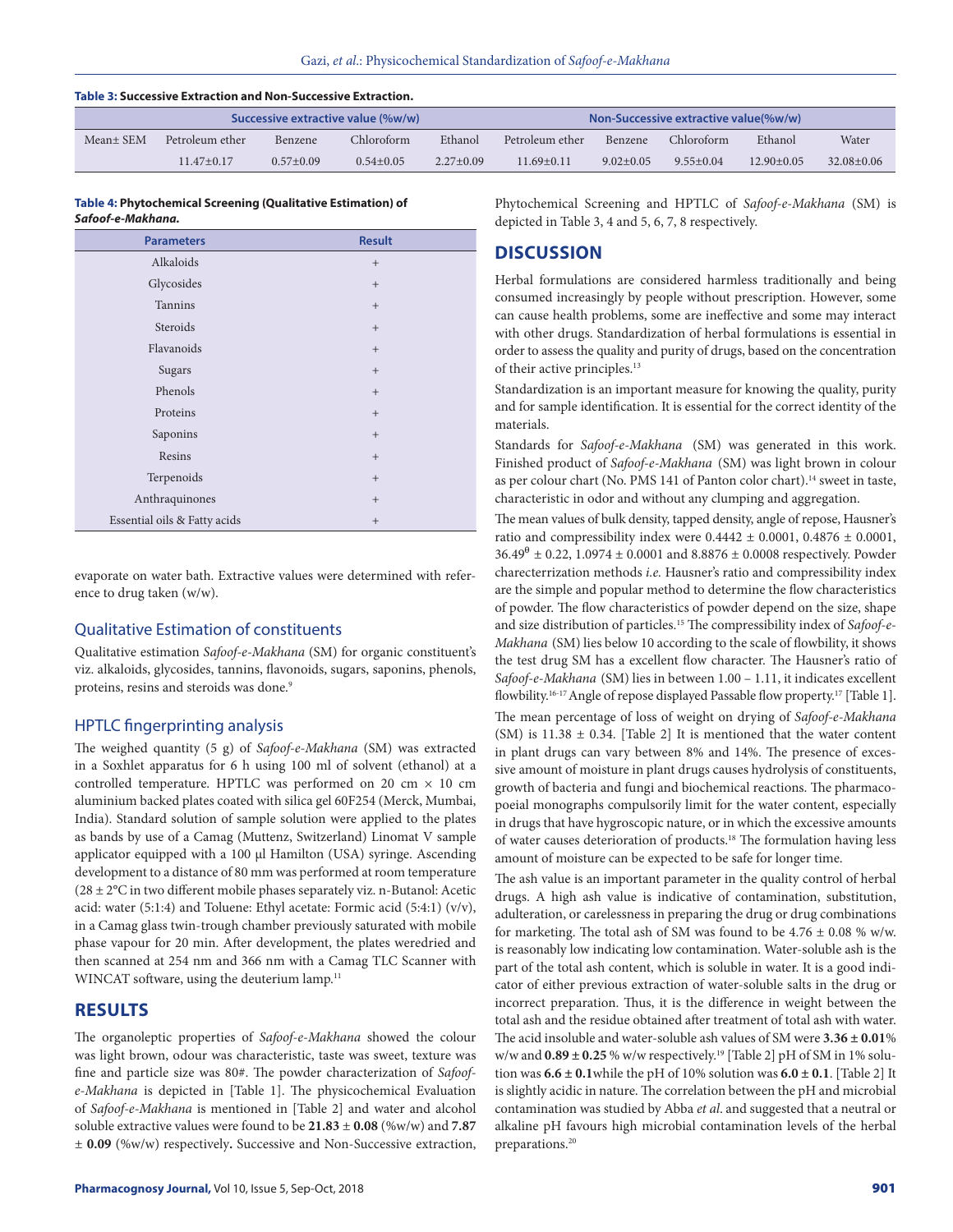|  | Table 5: Rf value, No. of Peaks, peak area and height of ethanolic extract of Safoof-e-Makhana (SM) in n-Butanol: Acetic acid: water at 254nm. |
|--|------------------------------------------------------------------------------------------------------------------------------------------------|
|  |                                                                                                                                                |

| Peak                     | <b>Start Rf</b> | <b>Start Height</b> | Max. Rf | Max. Height | Max. % | End Rf | <b>End Height</b> | Area    | Area % |
|--------------------------|-----------------|---------------------|---------|-------------|--------|--------|-------------------|---------|--------|
| $\cdot$                  | 0.24            | 0.0                 | 0.25    | 12.2        | 2.01   | 0.28   | 1.7               | 185.5   | 0.76   |
| <u>.</u>                 | 0.35            | 0.1                 | 0.40    | 106.3       | 17.44  | 0.44   | 21.8              | 3351.1  | 13.72  |
| $\overline{\phantom{a}}$ | 0.44            | 22.2                | 0.56    | 491.0       | 80.56  | 0.60   | 0.4               | 20888.3 | 85.52  |

#### **Table 6:** *Rf* **value, No. of Peaks, peak area and height of ethanolic extract of** *Safoof-e-Makhana* **(SM) in n-Butanol: Acetic acid: water at 366 nm.**

| Peak    | <b>Start Rf</b> | <b>Start Height</b> | Max. Rf | Max. Height | Max. % | End Rf | <b>End Height</b> | Area    | Area % |
|---------|-----------------|---------------------|---------|-------------|--------|--------|-------------------|---------|--------|
| $\cdot$ | 0.08            | 2.6                 | 0.11    | 78.0        | 8.40   | 0.13   | 22.9              | 1126.1  | 2.76   |
| 2.      | 0.14            | 22.9                | 0.14    | 24.7        | 2.66   | 0.18   | 6.9               | 511.1   | 1.25   |
| 3.      | 0.18            | 7.1                 | 0.20    | 21.7        | 2.34   | 0.23   | 8.5               | 537.7   | 1.32   |
| 4.      | 0.32            | 8.3                 | 0.33    | 12.5        | 1.35   | 0.34   | 1.0               | 118.6   | 0.29   |
| 5.      | 0.34            | 0.1                 | 0.40    | 145.8       | 15.70  | 0.44   | 65.4              | 5536.5  | 13.59  |
| 6.      | 0.44            | 65.5                | 0.56    | 645.9       | 69.56  | 0.60   | 0.7               | 32910.4 | 80.78  |

**Table 7:** *Rf* **value, No. of Peaks, peak area and height of ethanolic extract of** *Safoof-e-Makhana* **(SM) in Toluene: Ethyl acetate: Formic acid at 254 nm.**

| Peak                  | <b>Start Rf</b> | <b>Start Height</b> | Max. Rf | Max. Height | Max. % | End Rf | <b>End Height</b> | Area   | Area % |
|-----------------------|-----------------|---------------------|---------|-------------|--------|--------|-------------------|--------|--------|
|                       | 0.49            | 2.3                 | 0.52    | 14.8        | 6.99   | 0.54   | 10.2              | 319.5  | 5.51   |
| $\Omega$<br><u>L.</u> | 0.57            | 18.4                | 0.60    | 41.9        | 19.75  | 0.60   | 40.0              | 679.6  | 11.72  |
| J.                    | 0.60            | 40.3                | 0.63    | 116.6       | 54.91  | 0.68   | 43.8              | 3553.8 | 61.30  |
| 4.                    | 0.73            | 32.1                | 0.75    | 39.0        | 18.36  | 0.79   | 0.8               | 1244.2 | 21.46  |

**Table 8:** *Rf* **value, No. of Peaks, peak area and height of ethanolic extract of** *Safoof-e-Makhana* **(SM) in Toluene: Ethyl acetate: Formic acid at 366nm.**

| Peak     | <b>Start Rf</b> | <b>Start Height</b> | Max. Rf | <b>Max. Height</b> | Max. % | End Rf | <b>End Height</b> | Area   | Area % |
|----------|-----------------|---------------------|---------|--------------------|--------|--------|-------------------|--------|--------|
| $\cdot$  | 0.49            | 0.6                 | 0.52    | 27.9               | 11.47  | 0.54   | 10.9              | 506.6  | 8.47   |
| <u>.</u> | 0.56            | 15.3                | 0.60    | 38.6               | 15.90  | 0.61   | 35.7              | 926.7  | 15.50  |
| <u>.</u> | 0.61            | 35.8                | 0.63    | 129.7              | 53.44  | 0.67   | 43.1              | 3488.6 | 58.34  |
| 4.       | 0.67            | 43.3                | 0.68    | 46.6               | 19.19  | 0.73   | 5.4               | 1057.7 | 17.69  |

The mean percentage of water-soluble and alcohol soluble extractive values of *Safoof-e-Makhana* (SM) were **21.83**±**0.08** and **7.87**±**0.09**  respectively. The mean percentage of successive extractive values in petroleum ether, benzene, chloroform and ethyl alcohol were **11.47 ± 0.17, 0.57 ± 0.09, 0.54 ± 0.05 and 2.27 ± 0.09** respectively. Nonsuccessive extractive values in petroleum ether, benzene, chloroform, ethyl alcohol and water were **11.69 ± 0.11, 9.02 ± 0.05, 9.55 ± 0.04, 12.90 ± 0.05 and 32.08 ± 0.06** respectively.[Table 3] Extractive value of a drug in definite solvent is an index for checking the purity of a drug. Amount of the extract of a drug in a particular solvent is often an appropriate measuring tool for certain constituent in the drug.<sup>21</sup>

Organic constituent's viz. alkaloids, glycosides, tannins, flavanoids, sugars, saponins, phenols, proteins, resins, steroids were found present on qualitative estimation tests. [Table 4]

**HPTLC**: HPTLC plates of ethanolic extract of *Safoof-e-Makhana* (SM) in two separate mobile phases viz. n-Butanol: Acetic acid: water (5:1:4) and Toluene: Ethyl acetate: Formic acid (5:4:1) were examined. *Rf* value, numbers of peaks, peak area and peak height of *Safoof-e-Makhana* (SM) in two separate mobile phases viz. n-Butanol: Acetic acid: water (5:1:4) Figure 2, 3, 4, 5, 6 and Toluene: Ethyl acetate: Formic acid (5:4:1) Figure 7, 8, 9, 10 and 11 were also analysed under 254nm, 366nm respectively**.** Area percentage of peak no. 3 of *Safoof-e-Makhana* (SM) analysed under 254nm in n-Butanol: Acetic acid: water (5:1:4) was highest (85.52%). [Table 5] Area percentage of peak no. 3 of *Safoof-e-Makhana* (SM) analysed under 254nm in Toluene: Ethyl acetate: Formic acid (5:4:1) was highest (61.30%).[Table 7] Area percentage of peak no. 6 of *Safoof-e-Makhana* (SM) analysed under 366nm in n-Butanol: Acetic acid: water (5:1:4) was highest (80.78%).[Table 6] Area percentage of peak no. 3 of *Safoof-e-Makhana* (SM) analysed under 366nm in Toluene: Ethyl acetate: Formic acid (5:4:1) was highest (58.34%).[Table 8]

Further studies can be done by the help of standards for quantitative estimation and identification of the ingredients peak. Present HPTLC fingerprinting data can help in authentication and identification of *Safoof-e-Makhana* (SM) in the performed solvent system and extract.

Review of literature on ingredient of SM revealed promising constituent and pharmacological activity in it. Safoof ingredient such as *Orchis latifolia* contains many important constituents like glycosides, starch, albumin, volatile oil and bitter principles; *Hygrophila auriculata* contains alkaloids and fatty acids;<sup>22</sup> Asparagus racemosus contains Sugar, Glycosides, Saponins and Sitosterol.23 *Elettaria cardamomum* contains Essential Oil.24 Reported activity of aqueous extract of *Orchis latifolia* are ameliorative and aphrodisiac activities tested *in vivo*, 25 methanolic extract of *Orchis latifolia* shows anticandidal and antimicrobial activities tested *in vitro*. 26 Reported activity of aqueous and methanolic extract of *Hygrophila auriculata* shows antimicrobial activity tested *in vitro*, 27 alcoholic extract of *Hygrophila auriculata* shows antioxidant activity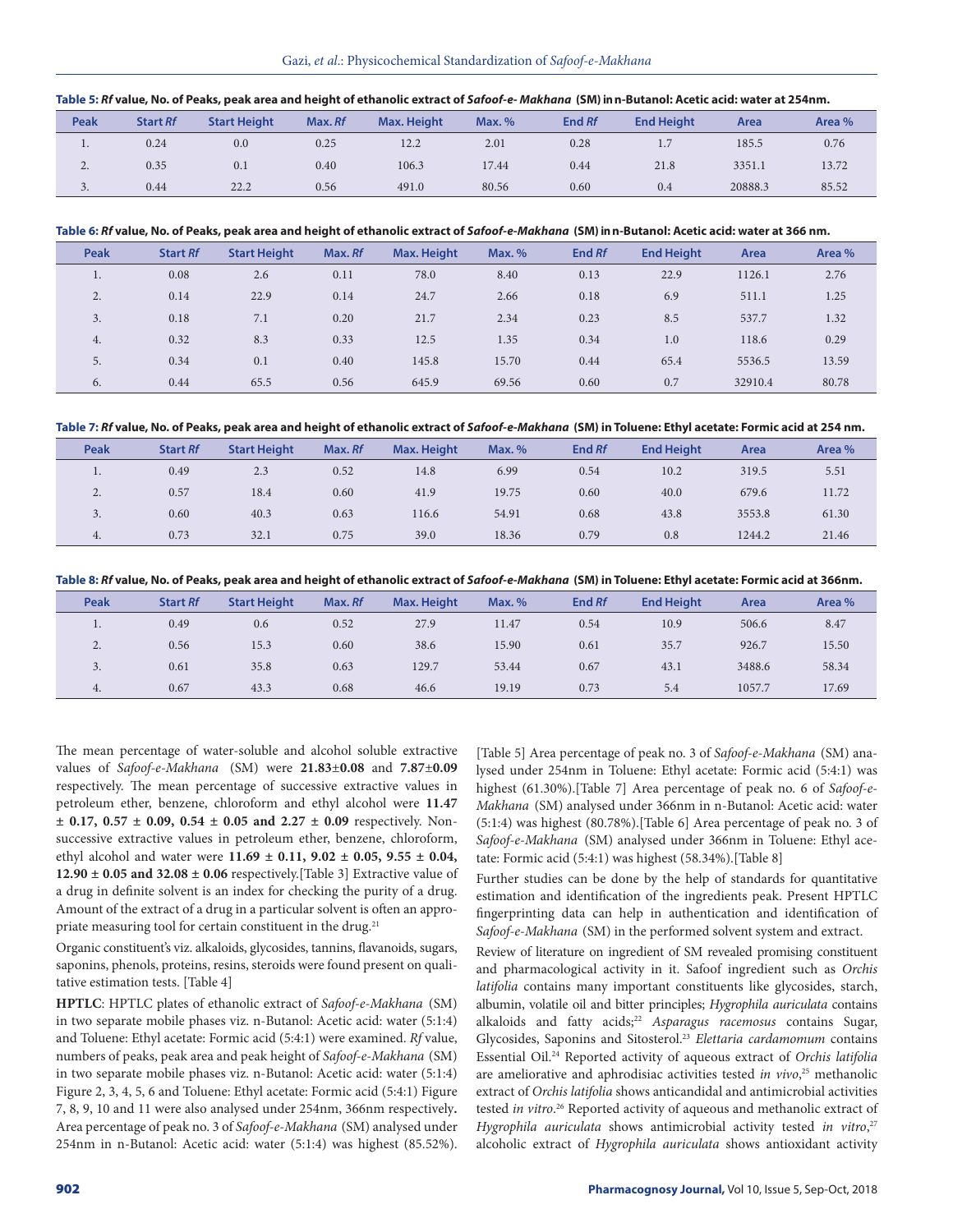



**Figure 4:** HPTLC 3-D Densitometric Scan of ethanolic extract of *Safoof-e-Makhana* (SM) in n- Butanol: Acetic acid: water at 366 nm.





**Figure 2:** HPTLC photos of *Safoof-e-Makhana* (SM) ethanolic extract in n-Butanol: Acetic acid: water at 254 nm and 366 nm.







**Figure 3:** HPTLC 3-D Densitometric Scan of ethanolic extract of *Safoof-e-Makhana* (SM) in n-Butanol: Acetic acid: water at 254 nm.



**Figure 6:** HPTLC fingerprint profile of ethanolic extract of *Safoof-e-Makhana* (SM) in n- Butanol: Acetic acid: water at 366 nm.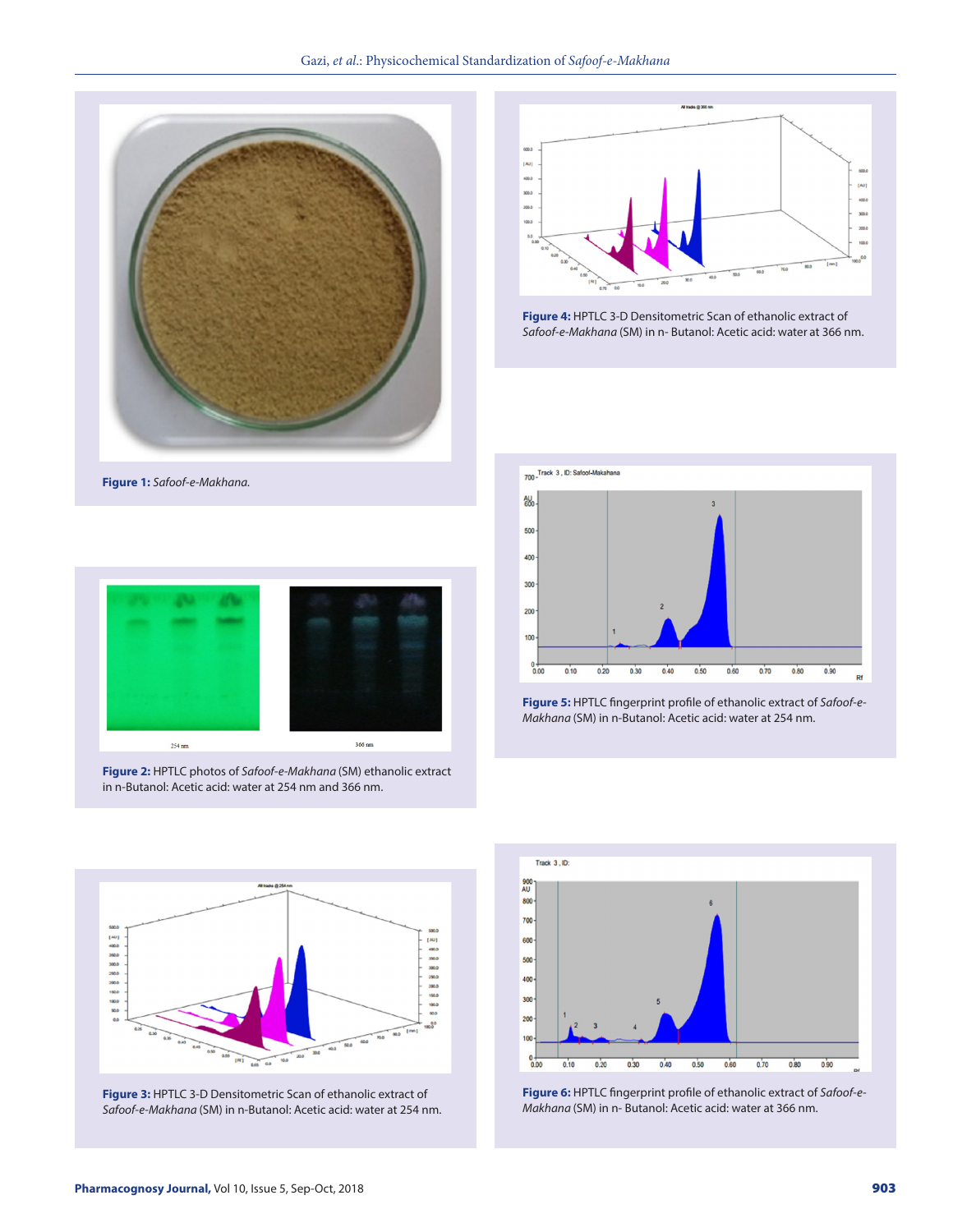

**Figure 7:** HPTLC photos of *Safoof-e-Makhana* (SM) ethanolic extract in Toluene: Ethyl acetate: Formic acid at 254 nm and 366 nm.



**Figure 8:** HPTLC 3-D Densitometric Scan of ethanolic extract of *Safoof-e-Makhana* (SM) in Toluene: Ethyl acetate: Formic acid at 254 nm.



**Figure 9:** HPTLC 3-D Densitometric Scan of ethanolic extract of *Safoof-e-Makhana* (SM) in Toluene: Ethyl acetate: Formic acidat 366 nm.



**Figure 10:** HPTLC fingerprint profile of ethanolic extract of *Safoofe-Makhana* (SM) in Toluene: Ethyl acetate: Formic acid at 254 nm.



*e-Makhana* (SM) in Toluene: Ethyl acetate: Formic acid at 366 nm.

tested *in vitro*. 28 Reported activity of hydroalcholic extract of *Asparagus racemosus* shows aphrodisiac activity tested *in vivo*, 29 methanolic extract of *Asparagus racemosus* shows anti-oxidant and anti-ulcer activity tested *in vivo*. 30 Reported activity of aqueous extract of *Elettaria cardamomum* shows antimicrobial activity tested *in vitro*, 31 methanolic extract of shows anti-oxidant activity tested *in vitro*. 32

The most important lacunae in alternative system of medicine for its globalization is difficulty to ensure uniformity and quality of drugs. Powder dosage form *Safoof-e-Makhana* (SM) doesn't have any pharmacopoeial standards since yet. Various methods and parameters for the assessment of powder dosage form are mentioned in different guidelines. It is necessary to follow these guidelines so that data can be generated and could be used to set the standards ofthe formulation. It can be used for quality control purpose to achieve maximum efficacy and safety of medicine.

# **CONCLUSION**

In present study *Safoof-e-Makhana* (SM) was evaluated physico-chemically to set its physicochemical standards (loss of weight on drying, pH, total ash, water soluble, acid insoluble ash, extractive values, qualitative data for presence of organic constituents and HPTLC finger printing), which may be used as standard monograph for identification and quality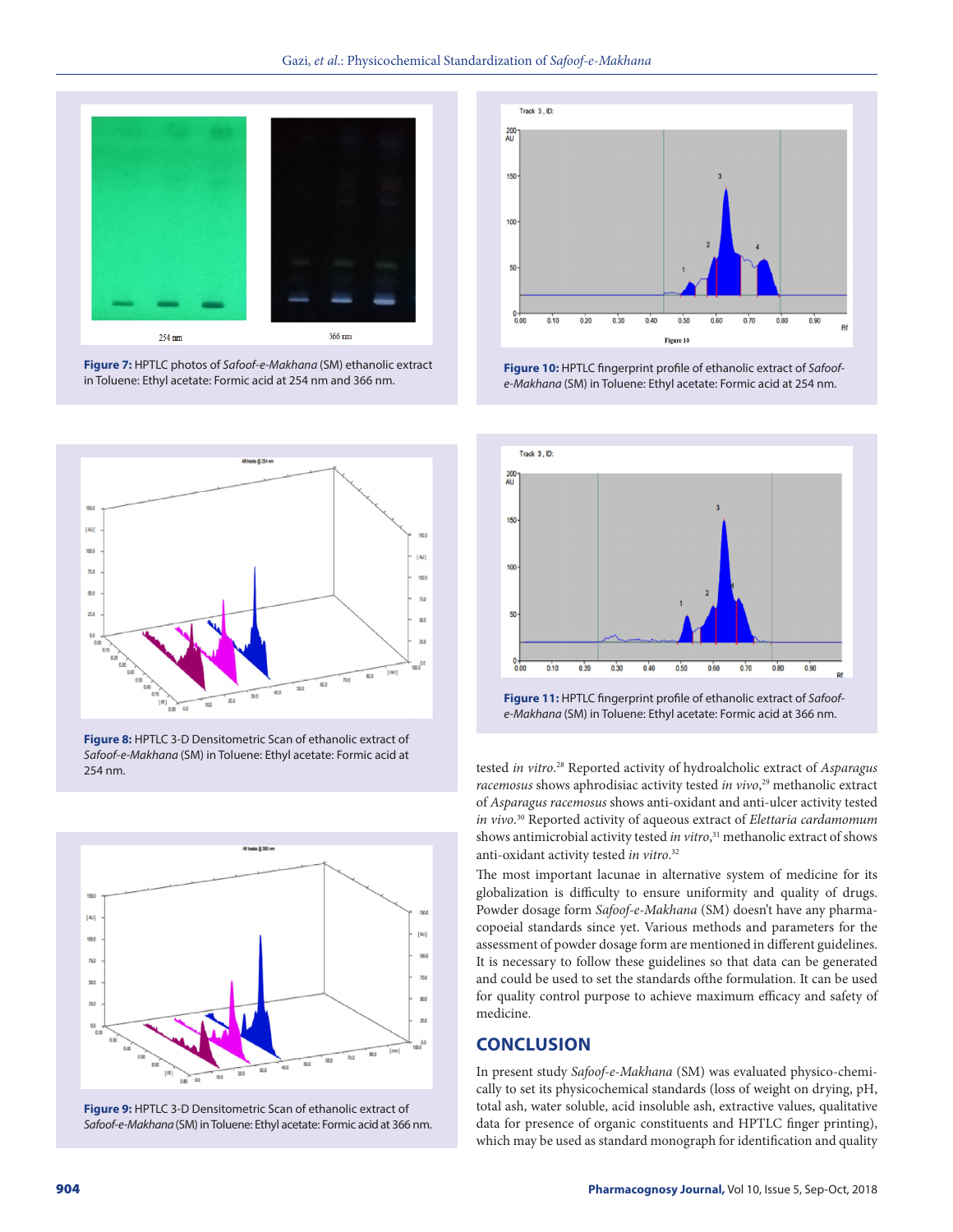control and also further evaluation or future research work on standardization of this formulation.

# **ACKNOWLEDGEMENT**

The authors would like to express their thanks to Prof. M.A Siddiqui, Director, National Institute of Unani Medicine (NIUM) Bangalore, for providing all the essential assistant and motivation to work and to Dr. Nagraaj, HoD, Department of Pharmaceutical Analysis PES college of Pharmacy Bangalore for HPTLC work.

# **CONFLICT OF INTEREST**

There are no conflicts of interest.

### **ABBREVIATIONS**

**WHO:** World Health Organisation, **USM:** Unani System of Medicine, **SM:** *Safoof-e-Makhana*, **HPTLC:** High Performance Thin Layer Chromatography, **SEM:** Standard Error of Mean; **LOD:** Loss on Drying; **UPI:** Unani Pharmacopeia of India; **ASU:** Ayurveda, Siddha and Unani; **TLC:** Thin Layer Chromatography.

### **REFERENCES**

- 1. Satheesh NV, Kumud U, Asha B. Phytochemical screening and standardization of poly herbal formulation for Dyslipidemia. International Journal of Pharmacy and Pharmceutical Science 2011;3(3):235-38.
- 2. De La Sante OM. Quality control methods for medicinal plant materials, 559, rev.1, Original English, World Health Organisation.1992:159.
- 3. Sriwastava NK, *et al*. Standardization of Ajmodadi churna, a polyherbal formulation. Pharmacognosy Research. 2010;2(2):98-101.
- 4. Anonymous, National Fromulary of Unani Medicine, Government of India, Ministry of Health and Family Welfare (Department of AYUSH), New Delhi. 2011:105.
- 5. Protocol for Testing of Ayurveda, Siddha, Unani Medicine, Govt. of India Deptt. Of AYUSH Ministry of Health and Family Welfare, Pharmacopeial Laboratory for Indian Medicine Ghaziabad. 2007;40:49-50.
- 6. Beringer P, *et al*. 'Remington the Science and Practice of pharmacy', Lippincott, 21st Edition, Vol I. 2006:712.
- 7. Anonymous, World Health Organization, Bulk Density and Tapped Density of Powders. Document QAS/11.450 FINAL Geneva. 2012;1-6. Available at URL: http://www.who.int/medicines/ publications/ pharmacopoeia/ Bulk-tapped-density, accessed on 13-2-18.
- 8. The Unani Pharmacopoeia of India. Part II Vol.II, First edition. New Delhi: Govt. of India. Ministry of Health and Family Welfare, Dept. of AYUSH. 2010;2:158-9.
- 9. Physicochemical standardization of Unani formulations. Part IV. New Delhi; CCRUM, Ministry of Health and Family Welfare, Govt. of India. 2006;142- 145,157-160.
- 10. Ali W, Shaikh H, Ansari A, Khanam S. Standardization of Unani Antidiabetic Tablet - *Qurse Tabasheer*. Pharmacognosy Research. 2016.8(2):147-52.
- 11. Mukhi S, Bose A, Panda P, Rao MM. Pharmacognostic, physicochemical and chromatographic characterization of Samasharkara Churna. Journal of Ayurveda

stract of SM in Toluen<br>arid ( S st that Moon Physicochemical Standardization л. Ash Value Extractive value<br>LoD pH **Powder Characterization** ract of SM in n-B<br>C:1:4) at 366mm

and Integrative Medicine. 2016;7(2):88-99.

- 12. Vaidya ADB, Devasagayam TP. Current status of herbal drugs in India: An overview. J Clin Biochem. 2007;41(1):1-11.
- 13. Yadav NP, Dixit VK. Recent approaches in herbal drug standardization. Int J Integr Biol. 2008;2(3):195-203.
- 14. Pantone Colour Chart. http://www.american powder.com/colorchart, field color chart and field color family . Accessed on 09-02-18.
- 15. Emery E. Flow Properties of Selected Pharmaceutical Powders. Saskatchewan, University of Saskatchewan. 2008:9-10.
- 16. The United States Pharmacopeial Convention. USP32-NF27. The Institute, Toronto. 2009:618-706. [Cited on 02-02-18]. Available at URL: http:// www. pharmacopeia. cn/v 29240 /usp 29 nf 24 s 0 \_c 1191.html.
- 17. Vyas SP, Amit K, Goyal AK, Rath G. Handbook of pharmaceutical dosage forms, Vallabh Prakashan, Delhi, Ist edn. 2011:135-7.
- 18. Júnior JO, Costa RM, Teixeira FM, Barbosa WL. Processing and Quality Control of Herbal Drugs and Derivatives. In: Shoyama Y. (ed) Quality Control of Herbal Medicines and Related Areas. In Tech, Brazil. 2011;211.
- 19. Chandel HS, Pathak AK, Tailang M. Standardization of some herbal antidiabetic drugs in polyherbal formulation. Pharmacognosy Research. 2011;3(1):49-56.
- 20. Abba D, Inabo HI, Yakubu SE, Olonitola OS. Contamination of Herbal Medicinal Products Marketed in Kaduna Metropolis with Selected Pathogenic Bacteria. Afr J Tradit Complement and Altern Med. 2009;6(1):70-7.
- 21. Jahan N, Afaque SH, Khan G, Ansari AA. Physicochemical studies of the Gum acacia. Nat Prod Radiance. 2008;7:335-7.
- 22. The Unani Pharmacopeia of India, Government of India Ministry of Health and Family Welfare Department of AYUSH, New Delhi, Part-I, Vol. III. 2007;3:88-9.
- 23. The Unani Pharmacopeia of India. Government of India Ministry of Health and Family Welfare Department of AYUSH, New Delhi, Part-I, Vol. VI. 2009;4:74-5.
- 24. The Unani Pharmacopeia of India, Government of India Ministry of Health and Family Welfare Department of AYUSH, New Delhi, Part-I, Vol. I. 2007;1:34-5.
- 25. Thakur M, Dixit VK. Ameliorative effect of fructo-oligosaaharide rich extract of Orchis latifolia on erectile dysfunction in hyperglycemic male rats. Sex Disability. 2008:26(1):37-46.
- 26. Anupama SA, Ghosal S, Purkayastha SH. Study of Antimicrobial Activity of *Orchis Latifolia.* Int J Pharm Bio Sci. 2013;4(4):638-46.
- 27. Nigam V, Mishra RK, Gupta A, Kumar M. Pharmacognostic Study, Characterization of Marker Compounds and Pharmacological Review of Aerial Parts of *Hygrophila Auriculata* (Schumach.) Heine. World Journal of Pharmacy and Pharmaceutical Sciences. 2015:4(12):1127-43.
- 28. Hussain MS, Ahamed KH, Ravichandiran V, Ansari MZ. Evaluation of *In vitro* Free Radical Scavenging Potential of Different Fractions of Hygrophila Auriculata / Asian Journal of Traditional Medicines. 2009;4(5):179-87.
- 29. Wani JA, Achur RN, Nema RK. Phytochemical Screening and Aphrodisiac Activity of Asparagus. International Journal of Pharmaceutical Sciences and Drug Research. 2011;8(9):112-5.
- 30. Bhatnagar M, Sisodia SS, Bhatnagar R. Antiulcer and antioxidant activity of Asparagus racemosus Willd and Withania somnifera Dunal in rats. Ann NY Acad Sci. 2005;1056(1):261-78.
- 31. Jebur MH, Dr. Bnuyan I, Dr. Yasri AA, Dr. Hindi NK. Antimicrobial Effect of Seed Extracts, Leaves and Crude Oil of Cardamom (Elettaria cardamomum) Against Different Types of Bacteriain Hilla City, Iraq. World Journal of Pharmaceutical Research. 2017;3(3):4934-44.
- 32. Amma KP, Rani MP, Sasidharan I, Nisha VN. Chemical composition, flavonoidphenolic contents and radical scavenging activity of four major varieties of cardamom. International Journal of Biological and Medical Research. 2010;1(3):20-4.

# **GRAPHICAL ABSTRACT SUMMARY**

- Standardization data of *Safoof-e-Makhana* (SM), a Unani pharmacopoeial Powder formulation composed of *Orchis latifolia, Hygrophila auriculata, Asparagus racemosus and Elettaria cardamomum* by various physicochemical parameters was established
- HPTLC analysis was performed and HPTLC figure printing data of ethanolic extract of SM in n-Butanol: Acetic acid: water (5:1:4) and Toluene: Ethyl acetate: Formic acid (5:4:1) were set in.